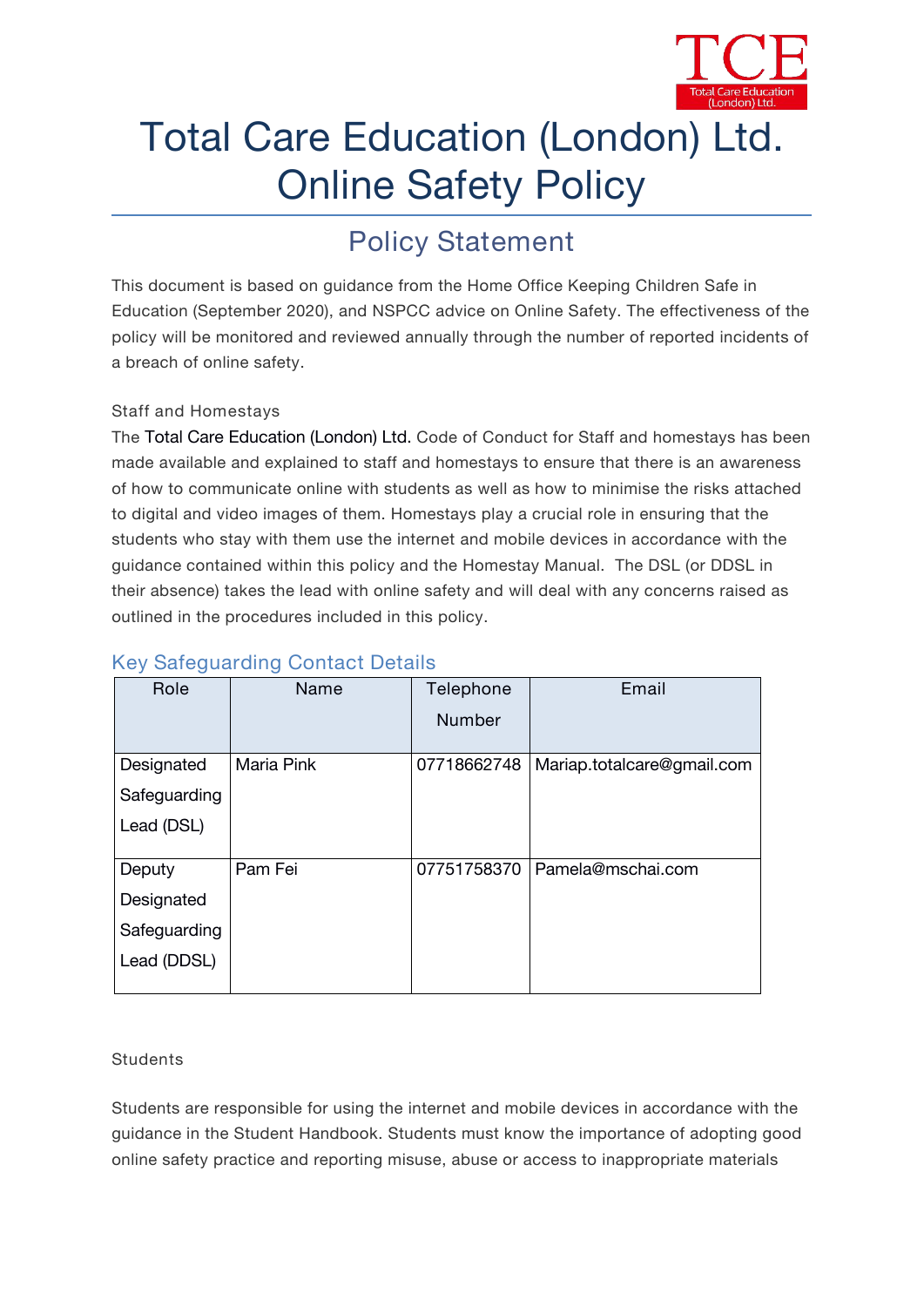

and know how to report these concerns. Total Care Education (London) Ltd. further supports students in raising their awareness of how to stay safe online through our social media updates, policies and website.

#### **Online Safety – Areas of risk**

An effective approach to online safety empowers a school, college, guardian or homestay to protect and educate children in their use of technology and establishes mechanisms to identify, intervene in and escalate any incident where appropriate.

The breadth of issues classified within online safety is considerable, but can be categorised into three areas of risk:

• content: being exposed to illegal, inappropriate or harmful material, for example web pages, indecent images of children or pro-eating disorder or self-harm websites • contact: being subjected to harmful online interaction with other users, for example cyberbullying or grooming; and

• conduct: personal online behaviour that increases the likelihood of, or causes, harm.

#### **What is online abuse?**

The NSPCC define online abuse as any type of abuse that happens on the web, whether through social networks, playing online games or using mobile phones. Children and young people may experience cyberbullying (bullying that takes place using technology including social media sites, mobile phones, gaming sites), grooming (building an emotional connection with a child to gain their trust for the purposes of sexual abuse, sexual exploitation or trafficking), sexual abuse, 'sexting' or youth produced imagery, sexual exploitation, county lines gang recruitment, radicalisation or emotional abuse from people they know as well as from strangers.

Total Care Education (London) Ltd. clearly has a role to play in reporting signs of possible online abuse early so that prompt action can be taken to protect any children who are found to be at risk.

#### **Possible signs of online abuse**:

The NSPCC list possible signs of a child experiencing abuse online if they demonstrate a change in behaviour or unusual behaviour:

- Being upset after using the internet or their mobile phone;
- Unwilling to talk or secretive about their online activities and mobile phone use;
- Spending much more or much less time texting, gaming or using social media;
- Many new phone numbers, texts or e-mail addresses show up on their mobile phone, laptop or tablet;
- After texting or being online they may seem withdrawn, upset or outraged;
- Not wanting to go to school and/or avoiding meeting friends and school mates;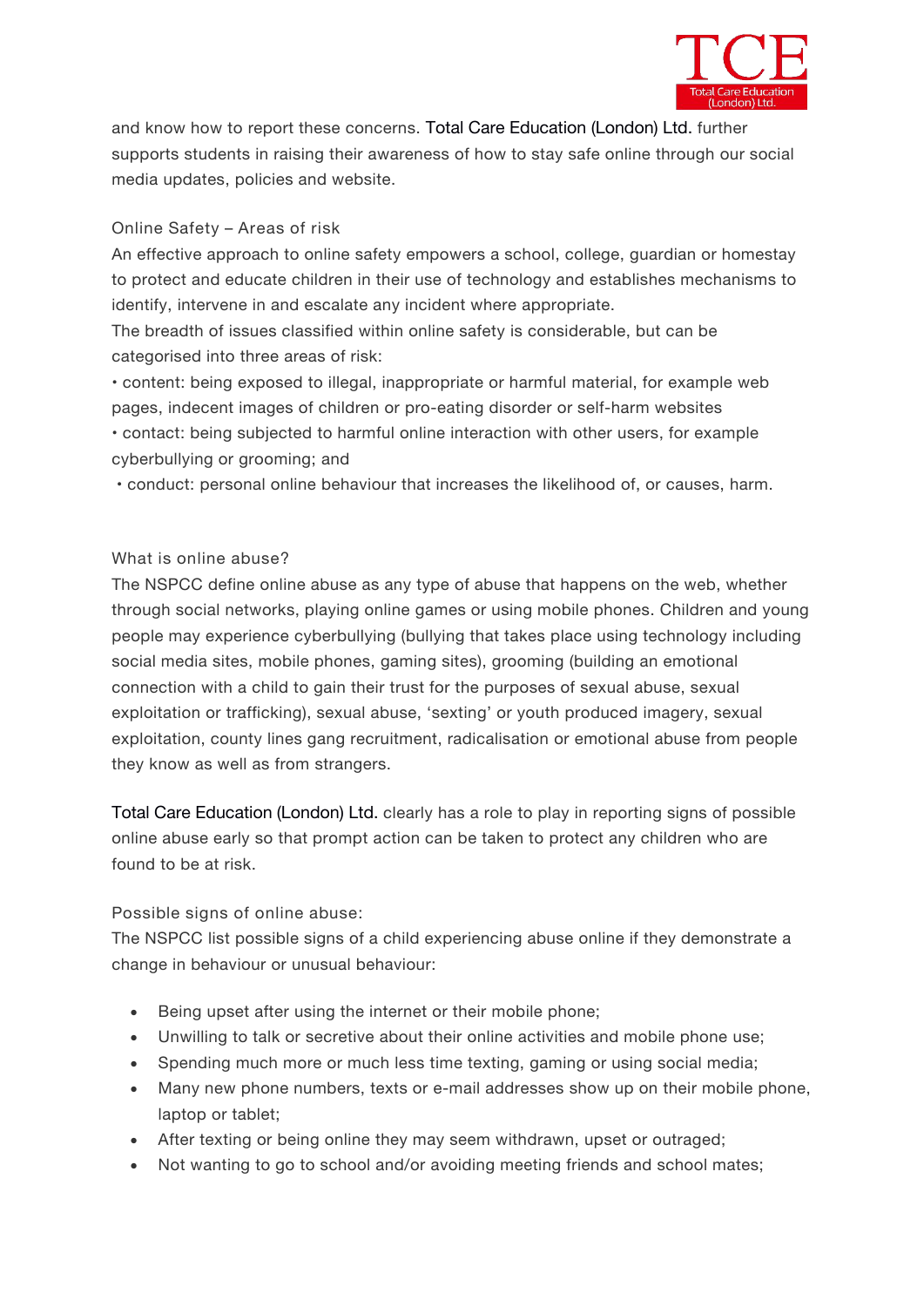

- Avoiding formerly enjoyable social situations;
- Difficulty sleeping;
- Low self-esteem.

#### **Set Boundaries**

Total Care Education (London) Ltd. encourage staff and homestays to set an appropriate agreement with students in order to supervise internet access and set boundaries about what they can and cannot do online. If a child breaks the rules, we would ask the homestay to restrict internet access for an agreed period of time.

Below is some suggested advice for talking to children about online safety: https://www.thinkuknow.co.uk/parents/articles/having-a-conversation-with-your-child/ [https://www.nspcc.org.uk/preventing-abuse/keeping-children-safe/online-safety/talking](about:blank) your-child-staying-safe-online/

Homestays are asked to use privacy settings, parental controls and built in internet safety features provided by the major internet service providers. The UK Safer Internet Centre has guides for parental controls (homestays)

[https://www.saferinternet.org.uk/advice-centre/parents-and-carers/parental-controls](about:blank) offered-your-home-internet-provider

For parents and carers (homestays) experiencing any internet safety issues with their children, O2 and the NSPCC have set up a helpline: 0808 800 5002

#### **Filters and monitoring**

Total Care Education (London) Ltd. asks homestays to be doing all that they reasonably can to limit children's exposure to the above risks from the IT systems at the home. As part of this process, homestays should ensure appropriate filters and monitoring systems are in place. Whilst considering their responsibility to safeguard and promote the welfare of children, and provide them with a safe environment in which to learn, homestays should consider the age range of their pupils, the number of pupils, and how often they access the IT system.

The NSPCC website 'Online Safety' outlines controls that homestays can implement to filter and monitor what a child in their house can see, including checking that parents know how to use privacy settings and reporting tools:

<https://www.nspcc.org.uk/preventing-abuse/keeping-children-safe/online-safety/>

The NSPCC provide advice for homestays on parental controls which allow a numberof different things to happen including filtering and blocking content, setting different profiles so that each family member can access age appropriate content and restricting information that can be shared: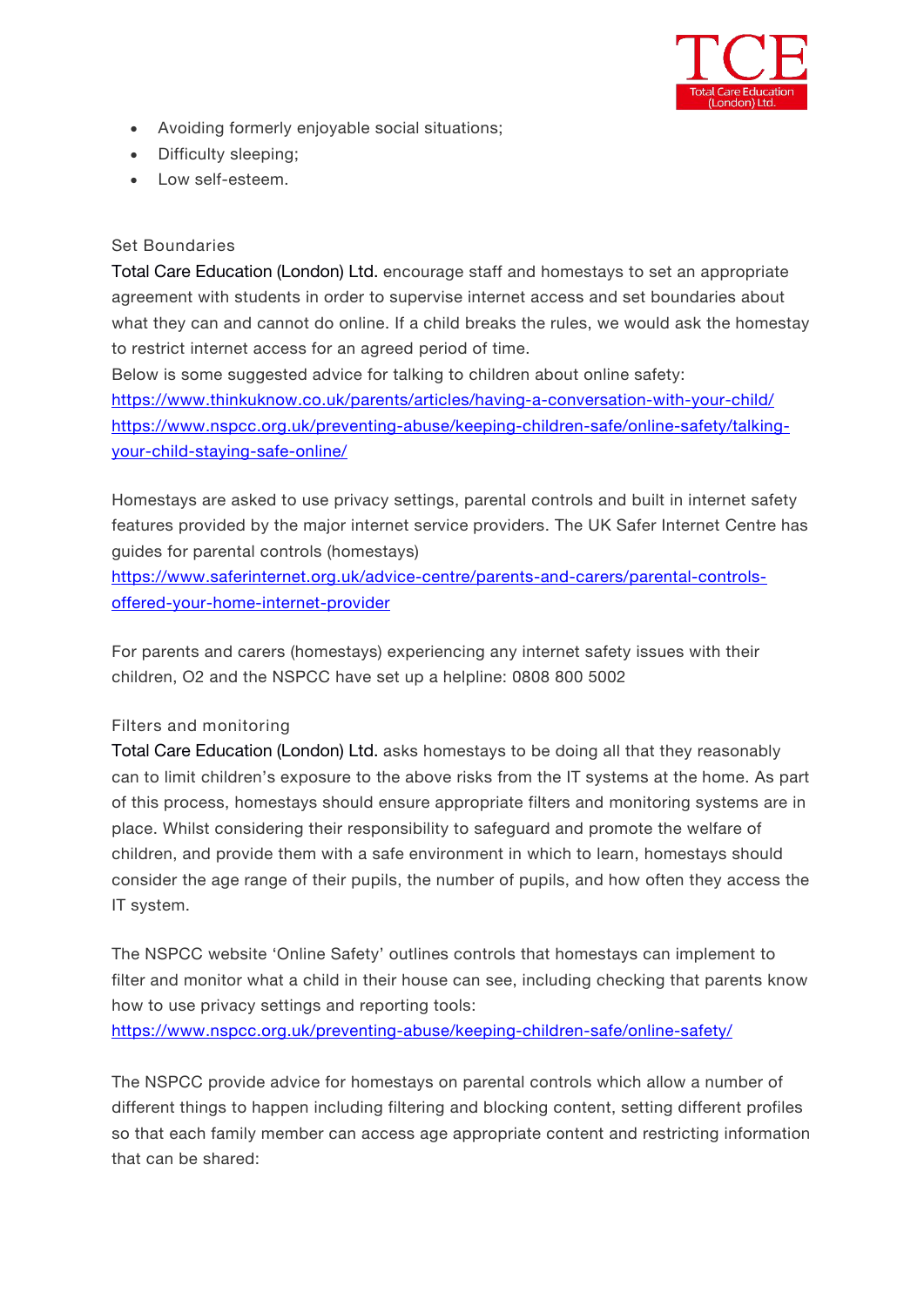

[https://www.nspcc.org.uk/preventing-abuse/keeping-children-safe/online-safety/parental](about:blank) controls/

**Staying safe on mobiles, smartphones and tablets**

The NSPCC advice for tracking children's online activity via devices includes:

Location tracking, taking and sending pictures, setting up parental controls, public wifi, parent protection apps

Full details can be found on the website: <https://www.nspcc.org.uk/preventing-abuse/keeping-children-safe/online-safety/>

Information on sexting can be found here:

[https://www.childline.org.uk/info-advice/bullying-abuse-safety/online-mobile-safety/sexting/](about:blank)

Childnet have produced a very useful leaflet to give to students who have made a mistake sending nude pictures:

<https://www.childnet.com/ufiles/So%20you%20got%20naked%20online.pdf>

#### **Social network sites**

Children and young people connect online with friends, make new friends and browse the internet for information, chat with others and play games. This may include using search engines, sharing images, watching videos, using social network sites, playing games and chatting with people through online gaming.

Homestays are advised to ensure that their own children and/or Total Care Education (London) Ltd. students know where the reporting functions are on each of the sites they use, how to block someone and how to keep information private.

The NSPCC encourage talking to children about social networks using 'Net Aware' to stay up to date with the social network sites and what you need to know about for example reporting and privacy settings:

[https://www.net-aware.org.uk/](about:blank)

The NSPCC encourage talking to children about online privacy and being 'Share Aware': [https://www.nspcc.org.uk/preventing-abuse/keeping-children-safe/share-aware/](about:blank)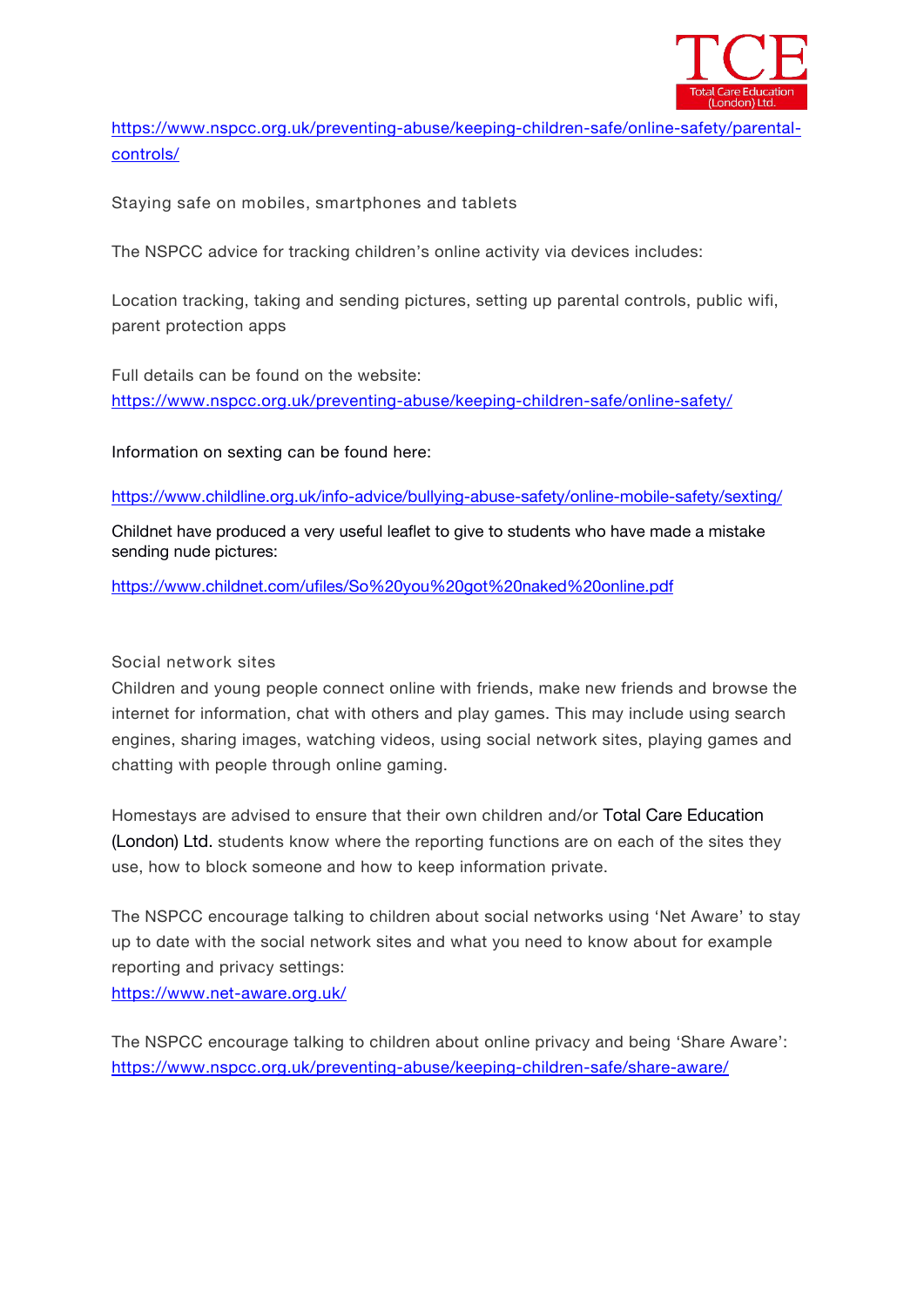

Further reading: NSPCC Online Safety: [https://www.nspcc.org.uk/preventing-abuse/keeping-children-safe/online-safety/](about:blank)

Child Exploitation and Online Protection Centre: CEOP: Child Exploitation & Online Protection Centre – internet safety CEOP: Thinkuknow: [https://www.thinkuknow.co.uk/](about:blank)

UK Safer Internet Centre: [https://www.saferinternet.org.uk/](about:blank)

Disrespect Nobody – find out about healthy relationships and respecting each other: [https://www.disrespectnobody.co.uk/](about:blank)

Internet matters – helping parents keep their children safe online: [https://www.internetmatters.org/](about:blank)

How social media is used to encourage travel to Syria and Iraq: A briefing note [https://www.gov.uk/government/publications/the-use-of-social-media-for-online](about:blank)radicalisation

**Procedure for dealing with an incident which involves online services:**

1. Total Care Education (London) Ltd. staff member receives the report of suspected online abuse from a student, parent or other source by face to face disclosure, email or telephone call.

2. Total Care Education (London) Ltd. Staff member adheres to the Safeguarding and Child Protection Policy including contemporaneously recording the disclosure in the most appropriate format (using the 'Tell Explain Describe' model if the information isbeing given by a student).

3. The record ofthe disclosure is reported verbally as soon as practicable to the Designated Safeguarding Lead (DSL). The staff member must submit a written record of the disclosure to the DSL.

5. The DSL will hold an emergency strategy meeting to discuss the incident, assess the alleged threat and risk to the child (including any relevant facts about the child which may affect their vulnerability including age and ability), implement an action plan and continue to review the situation until a resolution has been achieved.

6. The meeting will be recorded with timed and dated entries within an incident record to record all actions and updates.

7. The DSL will arrange for the young person to be helped and supported in recognition of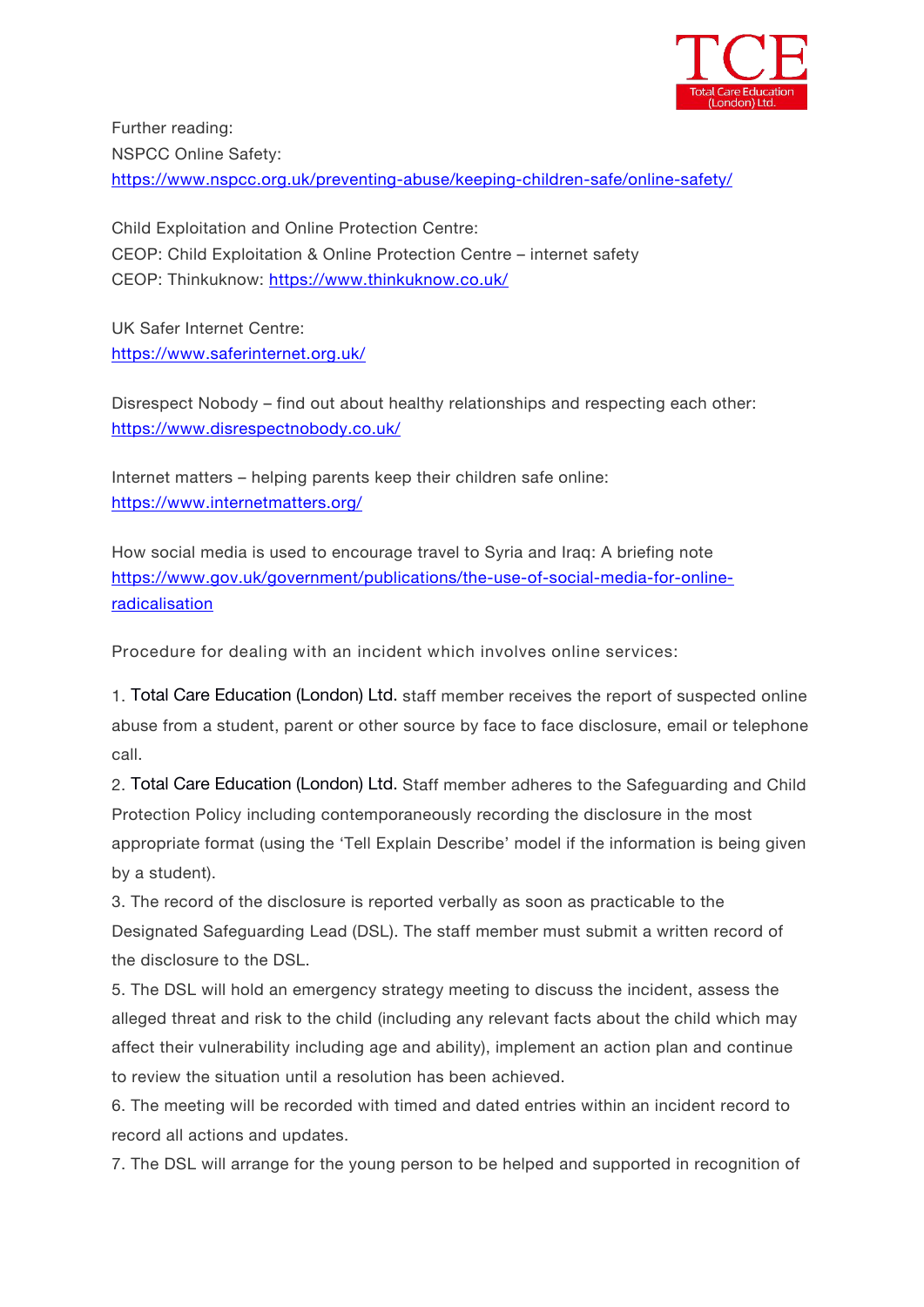

the pressures (and possible vulnerabilities) they may have been under as a result of the suspected abuse. This could include helping them to understand how to recognise the early signs of online abuse, the wider issues and motivations of online abuse and making available relevant information and material. This help and support could be provided from accredited organisations such as the school, National Society for the Prevention of Cruelty to Children (NSPCC), ChildLine and National Crime Agency (NCA) – Child Exploitation and Online Protection Centre (CEOP) websites and helplines.

8. The DSL will ensure that viewing of the images or other content is only made where there are good and clear reasons to do so (unless unavoidable because the student has willingly shown a member of staff), basing incident decisions on what the DSL has been told about the content of the imagery or other content. The DSL will ensure that staff members do not search through devices and delete imagery unless there is a good and clear reason to do so.

9. The DSL will consider the need to ask for the student to produce the device as evidence. The viewing of any images, other content or seizing of any devices will be recorded including those present, date and time.

10. The DSL will consider the need to contact another school, college, setting or individual and whether to contact the parents or carers of the children involved. In most cases parents should be involved unless there is good reason to believe that involving these parties would put the young person at risk of harm.

11. The incident will be referred to a statutory agency (Children's Services on the Local Authority telephone number or the police by dialling 101) immediately if there is a concern a young person has been harmed or is at immediate risk of harm (telephone the police by dialling 999). This would include information coming to light if at the initial stage:

• The incident involves an adult

• There is reason to believe that a young person has been coerced, blackmailed or groomed, or if there are concerns about their capacity to consent (for example owing to special educational needs)

• What you know about the imagery or other content suggests the content depicts sexual acts which are unusual for the young person's developmental stage, or are violent

• The imagery or other content involves sexual acts and any pupil in the imagery is under 13

• You have reason to believe a pupil or pupil is at immediate risk of harm owing to the sharing of the imagery, for example, the young person is presenting as suicidal or selfharming. Where the material or activities found or suspected are illegal and there is no immediate risk to the child, The Child and Exploitation Online Paedophile Unit should be